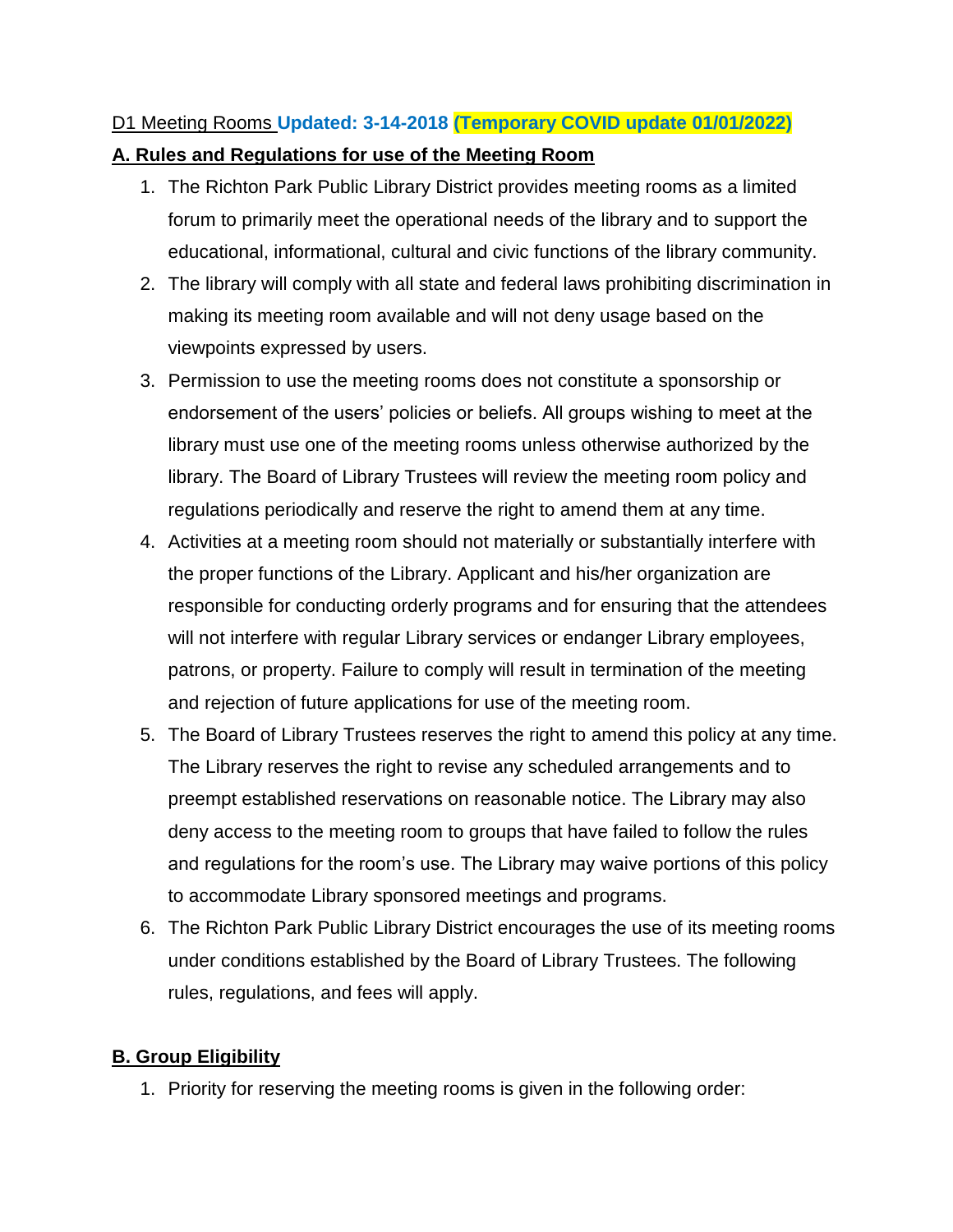- a. **GROUP I: Library & Friends of the Library** sponsored activities and programs.
- b. **GROUP II**: **Official government agencies and Boards of governments** serving the Richton Park Public Library District community.
- c. **Group III: Richton Park Non-profit** community organizations engaged in intellectual, charitable, civic, cultural, educational, and/or recreational activities that wish to hold meetings or programs where no admission fee is charged. The library reserves the right to request a copy of an organization's 501(c)(3) for proof of non-profit status. Groups included are church, educational, homeowners, scouts, baseball, football and other clubs whose intent is not on making a profit. Some other groups may include study groups, literacy tutoring, exam proctoring, and AARP Tax assistance.
- d. **Group IV: Richton Park businesses** for non-commercial use.
- e. **Group V: All non-Richton Park** non-profits organizations and businesses for non-commercial use.
- 2. Except for the library or library related groups, the meeting room may not be reserved for social gatherings such as receptions, showers, birthday parties, dances, etc., nor for fundraising or money-making purposes such as bake sales or presentations of products or services. Non-Library sponsored groups may not charge admission nor solicit or require donations for attendance at the meetings, nor can they collect dues on premises. No product or services may be solicited or sold.
- 3. To use the meeting room, a representative of the group must take responsibility for the group's use of the room by signing a **Meeting Room Use Application and Agreement** for each meeting room use. **This person must be a Richton Park Public Library District cardholder in good standing, age eighteen years or older**. *Official government agencies and Boards of governments are exempt from the cardholder requirement.*

## **C. Meeting Rooms and Fees**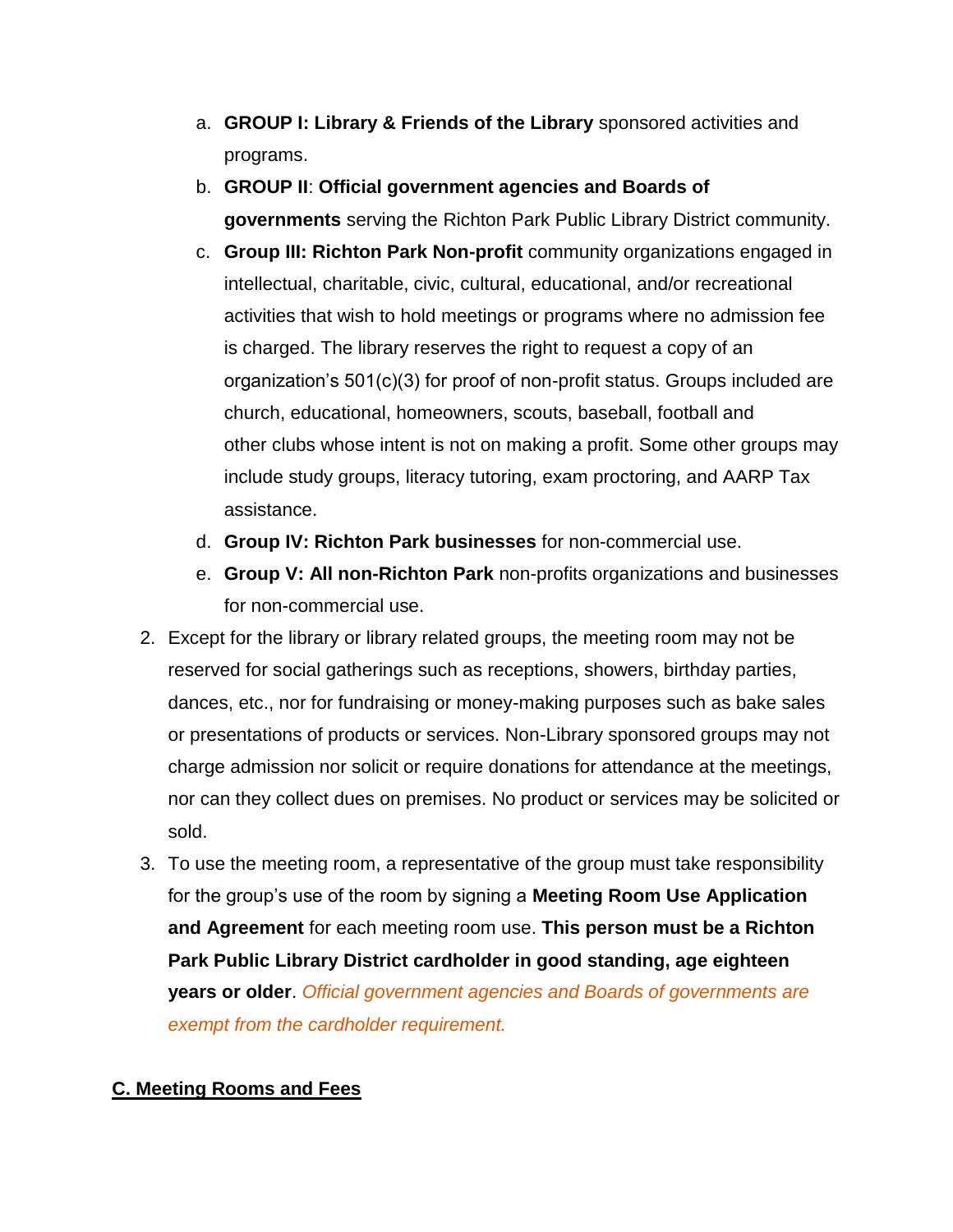**Rooms Available** (Due to the COVID Pandemic, Full Room applications will only be accepted. Meeting Limit size reduced for social distancing protocols. Temporary Policy changes in effect 01/01/2022-TBD)

- 1. The wall partition in the Full Meeting Room is not totally soundproof. There are two separate entrances to allow quick access to the sink and Vending Area to purchase snacks, beverages & coffee.
	- a. **Full Meeting Room (A & B):** Seating for **40** auditorium style or 24 at six individual tables; built-in surround sound system, ceiling projector, large ceiling screen, AV operated podium.
	- b. **Large Meeting Room (B):** Seating for **50** auditorium style or **24** at four individual tables; built-in sound system, ceiling projector, large ceiling screen, AV operated podium.
	- c. **Small Meeting Room (A):** Seating for **30 to 40** people. Medium projector & white board screen.

| <b>MEETING</b>    | <b>GROUP I</b> | <b>GROUP II</b> | <b>GROUP III</b> | <b>GROUP IV</b> | <b>GROUP V</b> |
|-------------------|----------------|-----------------|------------------|-----------------|----------------|
| <b>ROOM</b>       | (Library)      | (RP Gov't)      | (RP Non-         | (RP)            | (All Non-      |
|                   |                |                 | Profit)          | Businesses)     | Residents)     |
| <b>Full Room</b>  | No fee         | No fee          | No fee           | \$20.00/hr      | \$30.00/hr     |
| $(AA B)-95$       |                |                 |                  |                 |                |
| Large Room        | No Fee         | No Fee          | No fee           | \$15.00/hr      | \$25.00/hr     |
| $(B)-50$          |                |                 |                  |                 |                |
| <b>Small Room</b> | No fee         | No fee          | No fee           | \$10.00/hr      | \$15.00/hr     |
| $(A) - 35$        |                |                 |                  |                 |                |

2. **Fee Structure**

#### D. Meeting Room Setup & Equipment Operations

- 1. The Library will provide tables, chairs and trash cans.
- 2. After the initial set-up indicated on the Meeting Room Use Agreement, the library does not provide staff to assist in meeting room set up at the time of the meeting,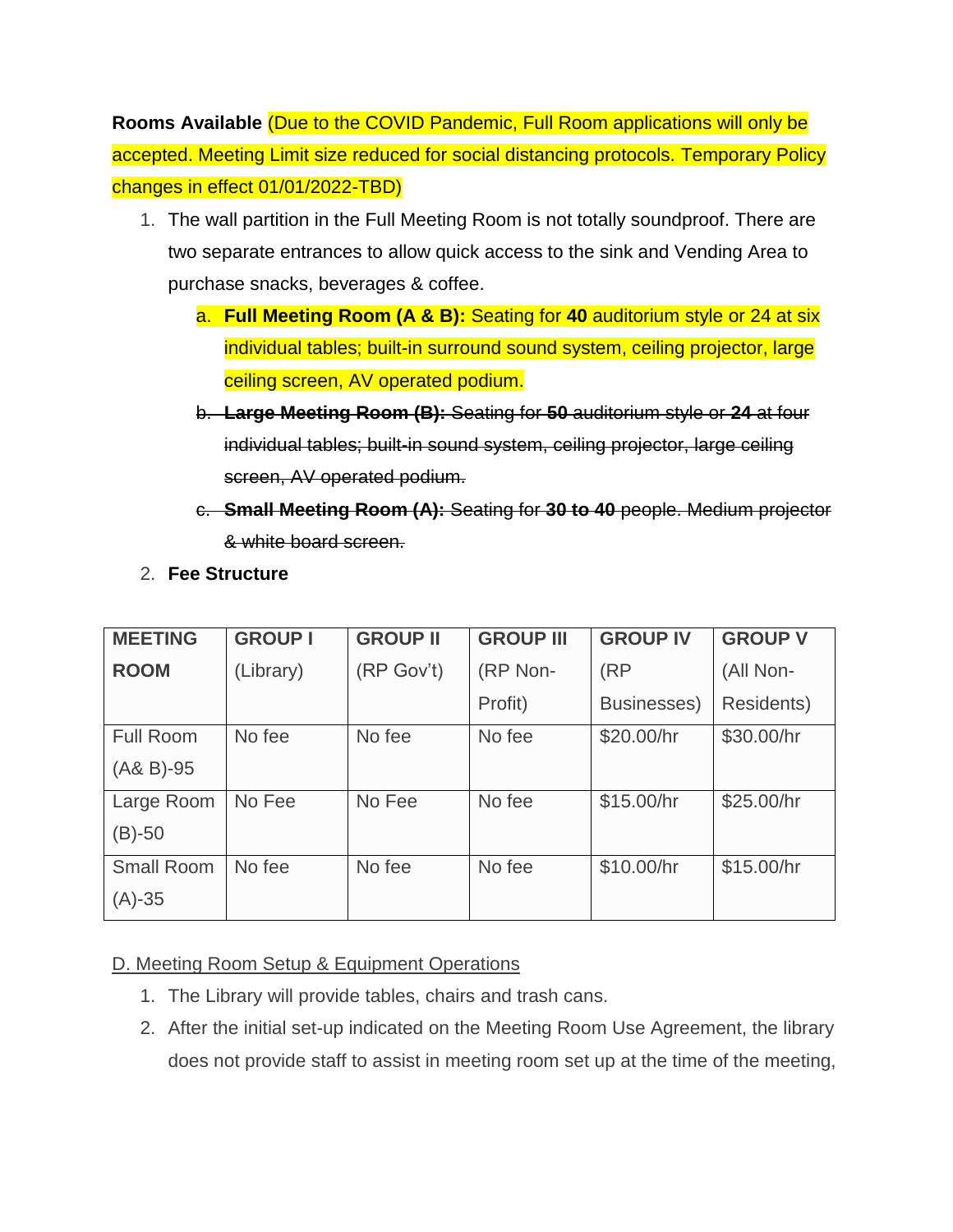or to operate audiovisual equipment. Changes in the set up or equipment must be requested at least three (3) weekdays in advance.

3. Meeting room users are responsible for operating any audiovisual equipment they require. Instruction in operating library-owned audiovisual equipment is available from the Technical Staff. This instruction must be scheduled with the Technical Librarian well in advance of the date needed to ensure that tech staff is available at a mutually convenient time.

#### **E. Application Procedure**

- 1. **Application, Documents & Fees**
	- a. The official Richton Park Public Library District Meeting Room Use Agreement application must be completed by a group representative who is over 18 years of age with a Richton Park library card in good standing. *Official government agencies and Boards of governments are exempt from the cardholder requirement.*
	- b. The application must be submitted to the library at least **three (3) working days** prior to the event and signed by the Head of Adult Services or the Adult Services' Librarian. Applicants will be notified within **three (3) days** about the acceptance or rejection of their applications.
	- c. Meeting room fees, if required, must be paid at the time of application.
	- d. Proof of 501(c)(3) non-profit status or state non-profit certification and/or a certificate of insurance may be required.
	- e. The use of the meeting room shall be scheduled in order by priority and then by date on the application.

#### 2. **Frequency/ Scheduling Blocks**

- a. Reservations will not be accepted more than **four (4) months in advance**. Groups will be booked in order of priority (see D1/B) and then by the date the application was received.
- b. No group or organization other than the Richton Park Public Library District may use a meeting room more often than **four (4) times a**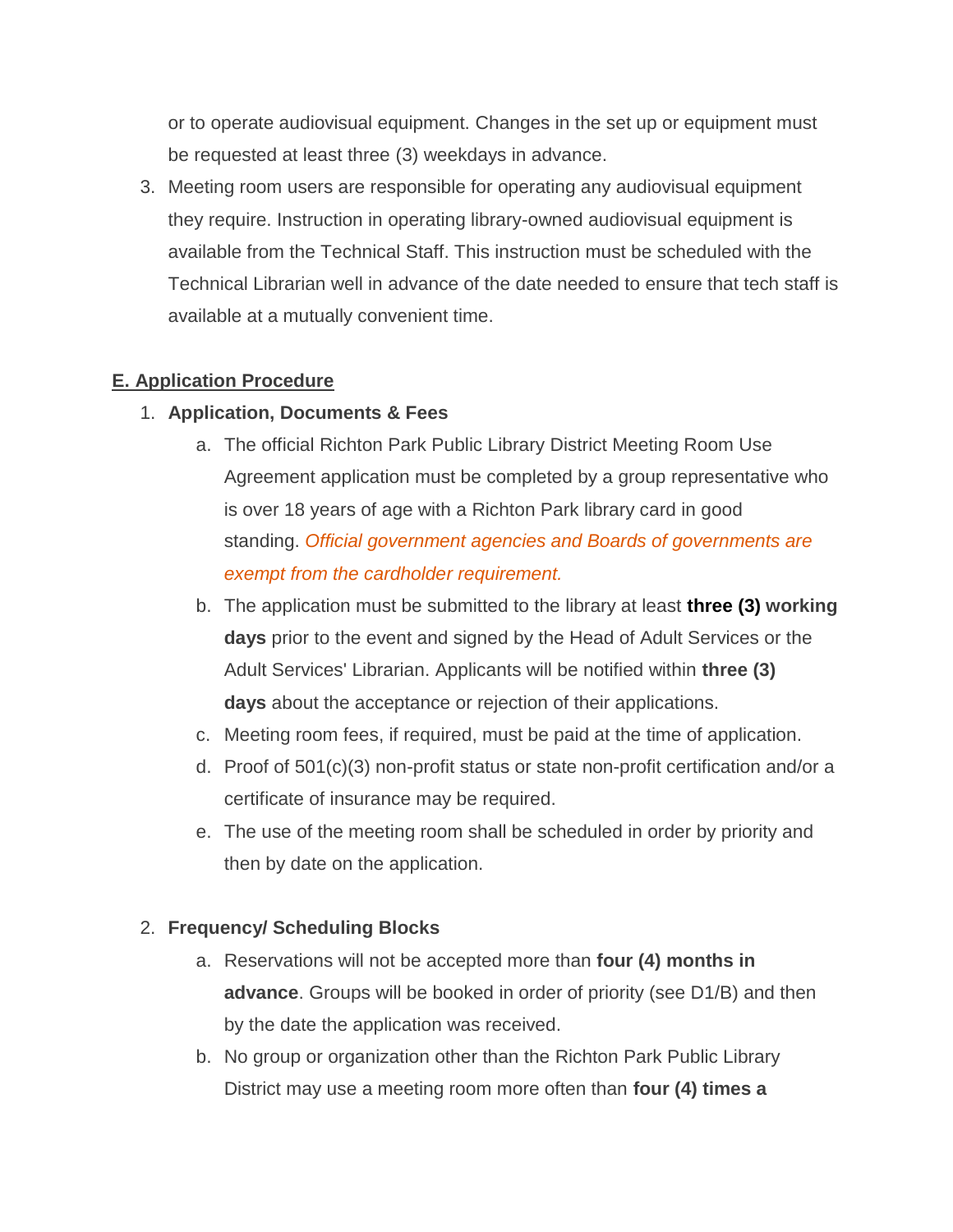# **month** or a total of **ten (10) hours a month** *(MAX: twice a week for 1.25 hrs).*

c. In the case of groups scheduling monthly meetings, applicants are limited to filling out meeting room applications **three (3) times per year,** in accordance with the tri-annual library newsletter **(Scheduling Blocks: Jan-May/ June-Aug/ Sept-Dec).** A group may make a maximum of twelve (12) meeting room reservations per year.

#### 3. **Responsible Party**

- a. The representative who signed the Meeting Room Use Agreement must be present at the Library before staff will open the meeting room to the group, and he/she must be present throughout the scheduled meeting. It is the responsibility of the person who signed the application to ensure compliance with the code restrictions relating to the meeting room occupancy limits and with fire and safety regulations. The person signed the form shall be responsible for the willful or accidental damage to the Library for any damage to the Library building, grounds or equipment.
- b. The person who signed the application and any group or persons using the meeting rooms must indemnify and hold harmless the Board of Library Trustees, its officers, employees and volunteers for damages, causes of action, judgments, settlements, cost and expenses, including reasonable attorney's fees, arising from physical injury to persons, including death, and or loss or damage to property related to the use of the Library's meeting room, building, parking lot or facilities by the group or persons.
- c. Authorization to use the meeting room is not transferable to another organization or individual not listed on the original application.
- d. Library staff will not be available to make room arrangement changes or to provide support service such as carrying equipment or materials into or around the Library, operating audio-visual equipment, making photocopies or handling attendee registration for a scheduled meeting.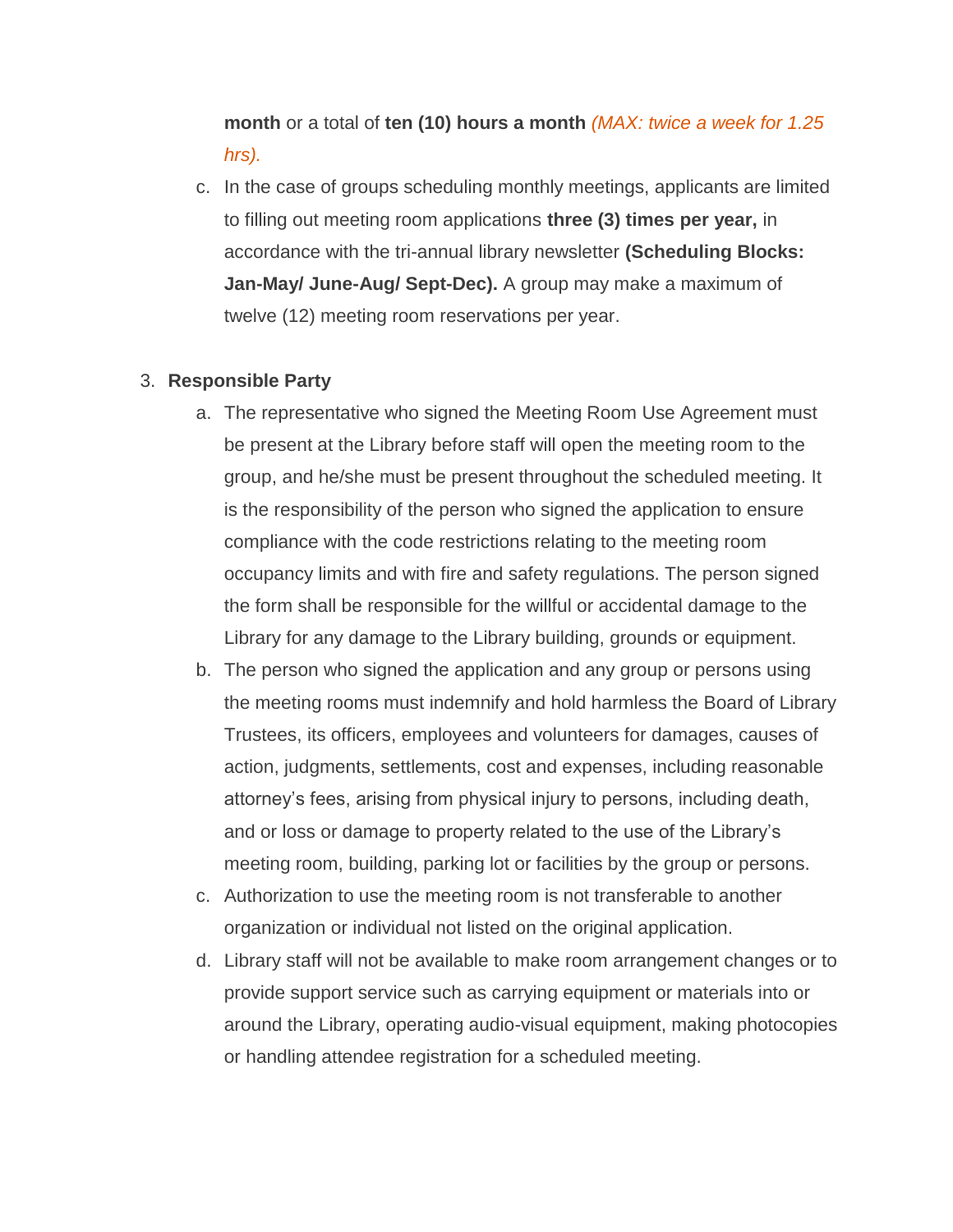e. The failure to comply with the library rules and regulations will result in the loss of meeting room privileges. The applicant will be responsible for the payment of any fines that result from damage to the meeting room/s; and in the case of a serious disturbance, the police will be called.

#### 4. **Cancellations**

- a. Immediately contact the Head of Adult Services when it is necessary to cancel a reservation for a meeting room. Meetings cancelled by an individual or group at least five (5) working days before the meeting will receive a full refund.
- b. Groups who neglect to cancel in advance on more than one occasion may be restricted from reserving a room for the rest of that calendar year.
- c. Repeated cancellations or unused reservations (2 or more within a 12 month period) will result in denial of future meeting room use.
- d. The library reserves the right to cancel any reservation due to unforeseen circumstances.
- e. In the event of an emergency closing of the Library, all reservations are automatically cancelled and any fees will be refunded. Library staff will attempt to inform the contact person of the closing.
- f. Added Library programs or functions will take precedent over previously scheduled groups. The library may also cancel a reservation if library policies or procedures are violated. In the event the library cancels a reservation, fees will be refunded.
- g. The Library reserves the right to request any group to change its approved schedule to another date. Notice will be given to the person signing the application.

#### **F. General Meeting Room Rules**

1. Meetings shall be held during regular library hours and rooms cleared at least *30* minutes before closing time.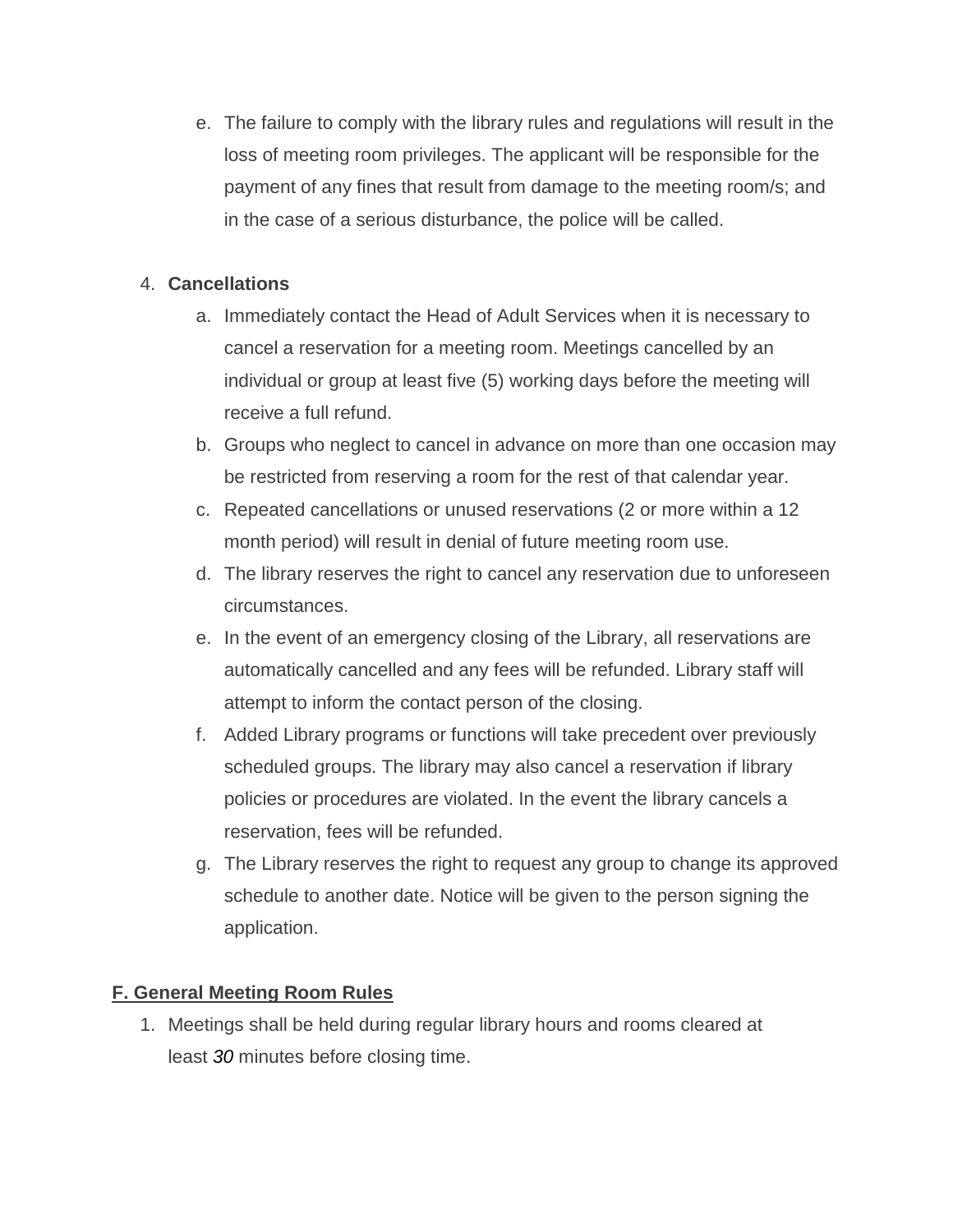- 2. Setup and cleanup must be accomplished during regular library hours. The meeting rooms are to be left as found.
- 3. The library is a smoke-free building.
- 4. The library does not provide refreshments, office supplies, or service to carry supplies, make coffee or photocopies.
- 5. Minors may use the meeting rooms with adult supervisors (at least one adult per 10 children) who will assume complete responsibility for the activities in and conditions of the premises.
- 6. Children of the attendees may not be left unattended during meetings and should remain in the meeting room unless properly supervised. (see Policy E6- Unattended Children).
- 7. No prohibited activities (see Policy D1/G)

#### **G. Prohibited Meeting Room Use and Activities**

Library meeting room cannot be used for the following purposes:

- 1. The sale, promotion, endorsement or advertisement, whether directly or indirectly, of a commercial product or service. This includes organizations or businesses that intend to generate future revenue based upon "free" educational programs promoting products or services offered by the sponsoring party.
- 2. Learning institutions, instructors or tutors conducting classes or study sessions that involve a fee for participation and groups or individuals promoting future courses or services entailing fees.
- 3. Employee recruitment, training, or staff meetings.
- 4. Gambling activities.
- 5. Strictly social functions; defined as an event intended for entertainment through companionship with friends and associates, including, but not limited to, weddings, anniversaries, showers, card parties, birthday parties and social club events.
- 6. Benefits for private individuals, organizations and charities.
- 7. Legal depositions, proceedings or meetings pertaining to a lawsuit or civil action.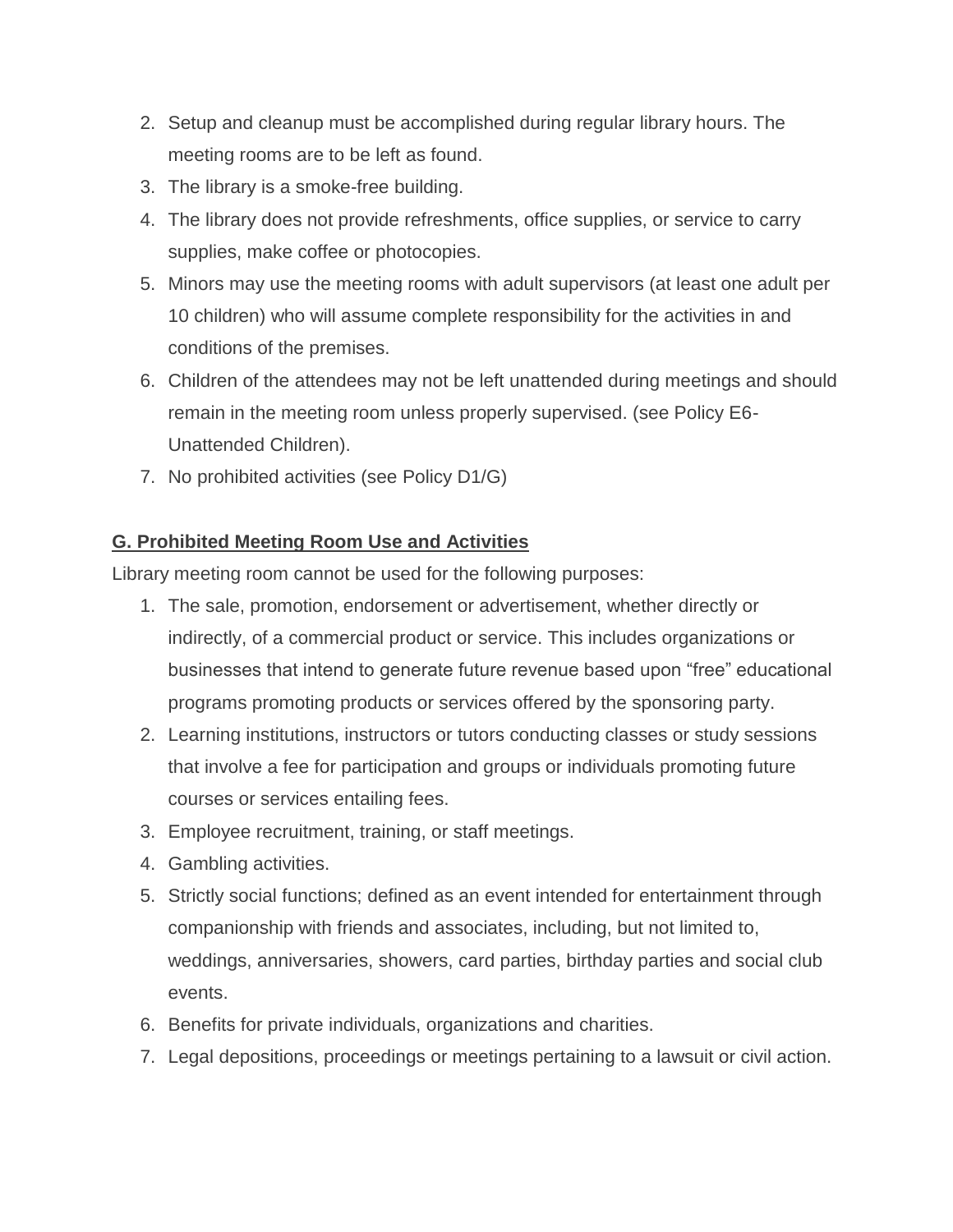- 8. Activities that advocate the election or defeat of a candidate for public office or which advocate affirmative or negative votes concerning any political proposition.
- 9. Storage space for equipment or supplies for groups using the meeting room is not available.
- 10.Smoking, alcoholic beverages and/or illegal drugs are not permitted.
- 11.No flames of any kind are permitted, including lit candles, and sterno cooking fuel.
- 12.Nothing can be attached/applied to the walls without express written permission given by the Library's Director.
- 13.No animals may be brought into the meeting room.
- 14.In case of serious disturbance the police will be called.

#### **H. Publicity**

- 1. Individuals and organizations reserving use of the meeting room are responsible for their own publicity.
- 2. All publicity must state that the RPPLD is not a sponsor of this organization and its programs.
- 3. The location of the Library may be publicized, but the Library's telephone number shall not be used for any purpose.
- 4. The Library will not handle attendee registrations or take messages for those interested in attending the meeting or participating in the program.
- 5. All users are responsible for complying with applicable American with Disabilities Act (ADA) requirements when using the room. Therefore, users are required to add a notice to their publicity for an event asking for any person who plans on attending and who needs ADA-type assistance to call the sponsoring organization to request accommodation.
- 6. The library is not to be included as a source of further information. A copy of all fliers, advertisements, announcements, press releases, invitations, etc. relating to the meeting must be given to the Library Director.

#### **I. Food**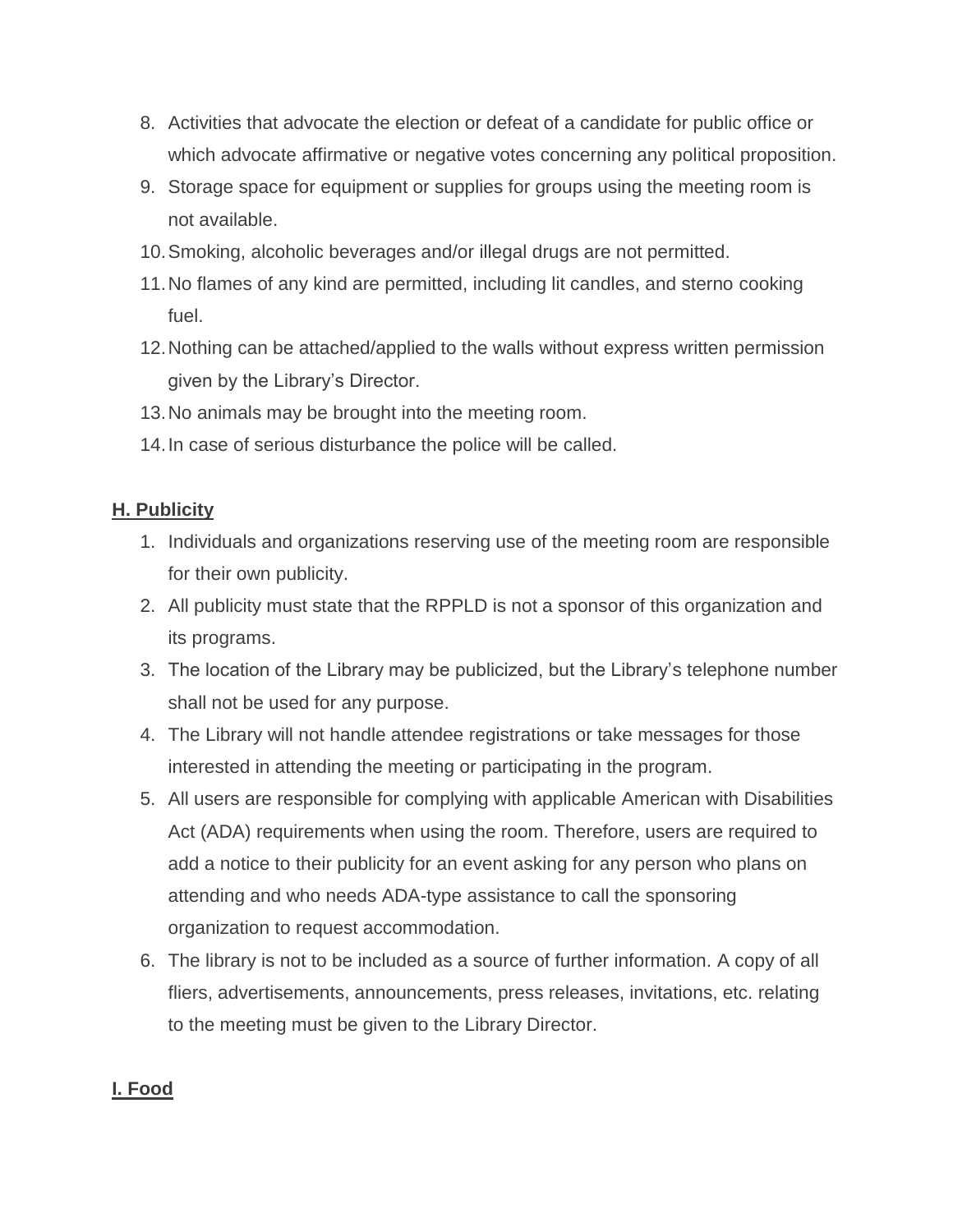- 1. Food preparation is not permitted. Only non-alcoholic beverages and cold foods, such as light snacks or box lunches, may be served in the meeting room.
- 2. Hotplates, sterno cooking fuel, and other products that are used to heat food are prohibited. All supplies must be provided by the organization.
- 3. Snacks, beverages and coffee are available for purchase in the library's Vending Area.

#### **J. Clean Up**

- 1. The meeting room must be returned to its original condition at the end of the meeting.
- 2. A fee commensurate with the work required, but not less than \$25, will be charged if the room is not left in its original condition.
- 3. The organization will be barred from further use of the room and the meeting room applicant's Library card will be blocked until any such fees are paid. Longterm unpaid fees will be submitted to the credit collection agency.

#### **K. Denial of Use**

- 1. Groups or organizations not adhering to the rules and regulations for use of a meeting room or falling into categories excluded from use may be denied access to the meeting rooms. The library reserves the right to refuse the use of the meeting rooms to any group or individual for any activity deemed unsuitable for the library's facilities, incompatible with its purposes or which may interfere with the ordinary functions and activities of the library by causing excessive noise, safety hazards and/or threat to public health, safety and property.
- 2. Written notification will be sent to groups or organizations being denied use of a meeting room, stating the reasons for denial and outlining an appeal process. This notification will be sent within 48 hours of the receipt of the application.
- 3. A group, which has been denied permission to use a meeting room by the Library Director, may appeal such denial to the Board of Trustees at the Board's next regularly scheduled meeting. Written notice of that appeal and all written documentation supporting that appeal must be delivered to the Library Director at